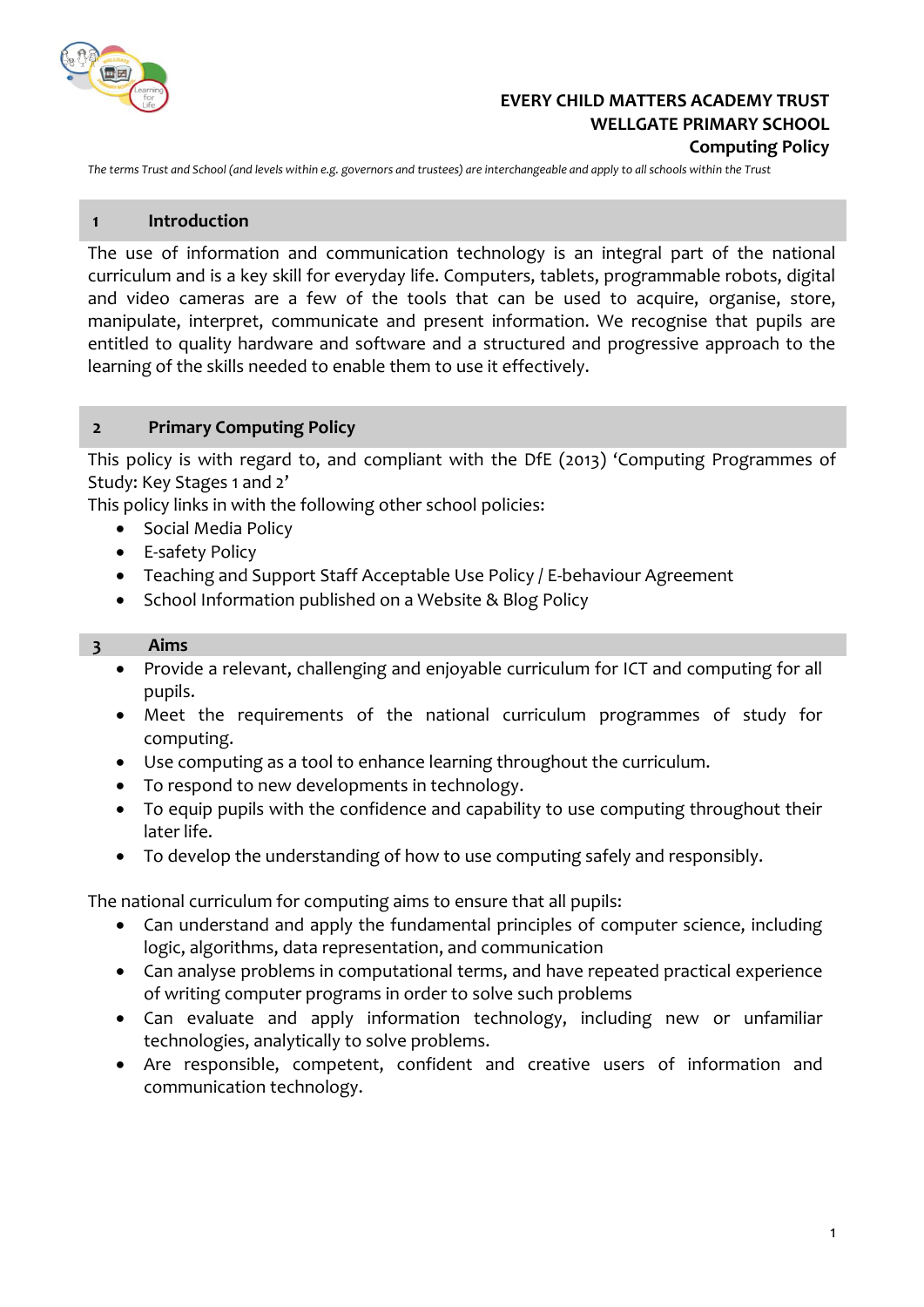

# **4 Rationale**

The school believes that ICT and computing:

- Gives pupils immediate access to a rich source of materials.
- Can present information in new ways which help pupils understand, access and use it more readily.
- Can motivate and enthuse pupils.
- Can help pupils focus and concentrate.
- Offers potential for effective group working.
- Has the flexibility to meet the individual needs and abilities of each pupil.

## **5 Objectives**

## **Early years**

It is important in the foundation stage to give children a broad, play-based experience of ICT in a range of contexts, including outdoor play. Computing is not just about computers. Early years learning environments should feature ICT scenarios based on experience in the real world, such as in role play. Children gain confidence, control and language skills through opportunities to explore using non-computer based resources such as controllable traffic lights and walkie-talkie sets. Recording devices can support children to develop their communication skills. This is particularly useful with children who have English as an additional language.

By the **end of key stage 1** pupils should be taught to:

- Understand what algorithms are, how they are implemented as programs on digital devices, and that programs execute by following a sequence of instructions
- Write and test simple programs
- Use logical reasoning to predict and compute the behaviour of simple programs
- Organise, store, manipulate and retrieve data in a range of digital formats
- Communicate safely and respectfully online, keeping personal information private, and recognise common uses of information technology beyond school.

## By the **end of key stage 2** pupils should be taught to:

- Design and write programs that accomplish specific goals, including controlling or simulating physical systems; solve problems by decomposing them into smaller parts
- Use sequence, selection, and repetition in programs; work with variables and various forms of input and output; generate appropriate inputs and predicted outputs to test programs
- Use logical reasoning to explain how a simple algorithm works and to detect and correct errors in algorithms and programs
- Understand computer networks including the internet; how they can provide multiple services, such as the world-wide web; and the opportunities they offer for communication and collaboration
- Describe how internet search engines find and store data; use search engines effectively; be discerning in evaluating digital content; respect individuals and intellectual property; use technology responsibly, securely and safely
- Select, use and combine a variety of software (including internet services) on a range of digital devices to accomplish given goals, including collecting, analysing, evaluating and presenting data and information.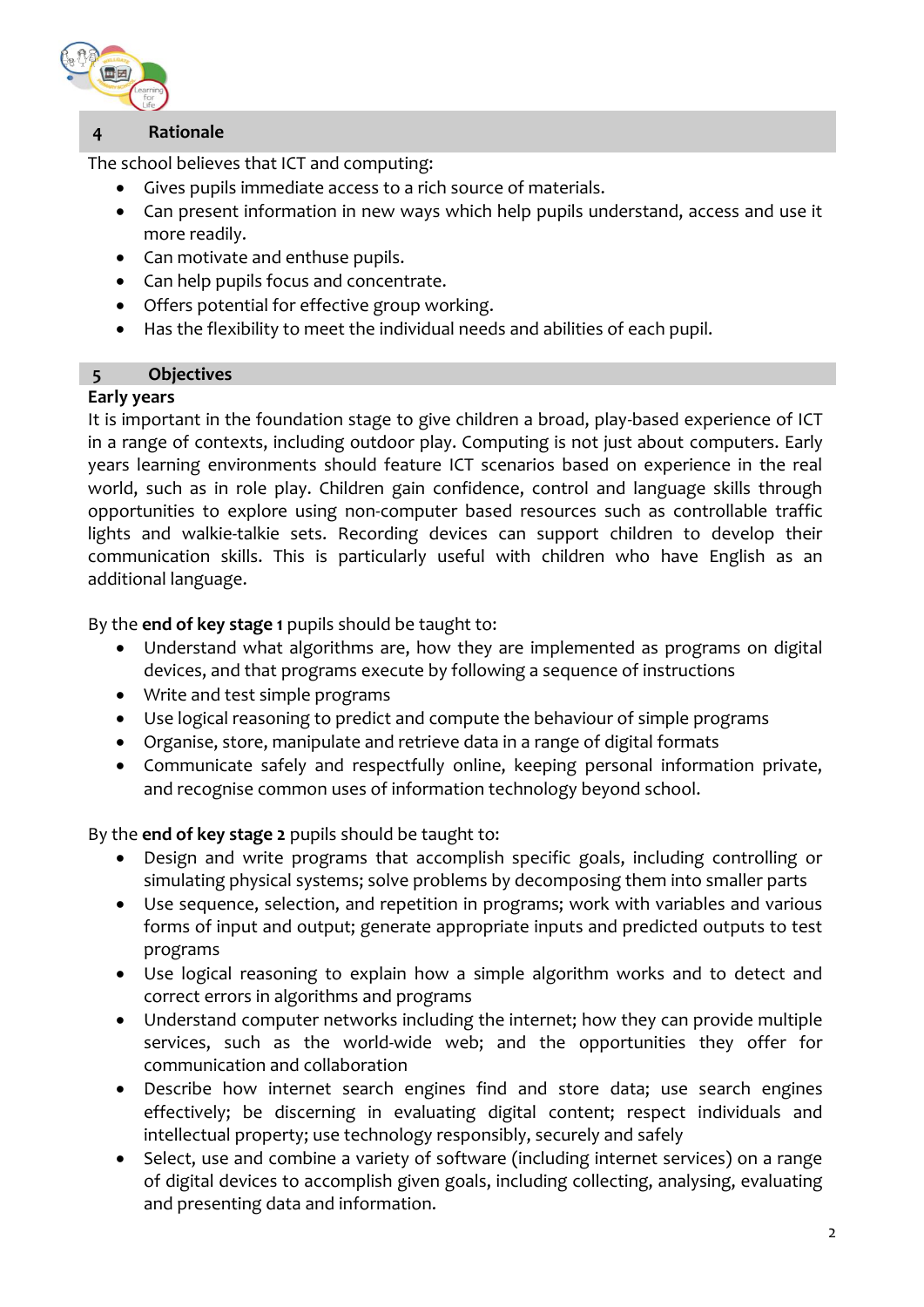

#### **6 Resources and access**

The school acknowledges the need to continually maintain, update and develop its resources and to make progress towards a consistent, compatible system by investing in resources that will effectively deliver the strands of the national curriculum and support the use of computing across the school. Teachers are required to inform the technician of any faults as soon as they are noticed in a log book. Resources, if not classroom based, are located in the computer areas or stored away by the computing coordinator. A service level agreement with Every Child Matters Trust and Code Green is currently in place to help support the technician to fulfil his role both in hardware and audio visual.

#### **7 Planning**

The school is using a Computing Scheme of Work to support the delivery of the various strands of the curriculum. Teachers are expected to plan for the teaching of algorithms, programming and understanding computers for half a term each. They will then follow up this learning using one of the projects from the scheme of work provided. A minority of children will have particular teaching and learning requirements which go beyond the provision for that age range and if not addressed, could create barriers to learning. This could include More Able children, those with SEN or those who have EAL. Teachers will take account of these requirements and plan, where necessary, to support individuals or groups of pupils to enable them to participate effectively in the curriculum.

#### **8 Assessment and record keeping**

Teachers regularly assess capability through observations and looking at completed work. Key objectives to be assessed are taken from the national curriculum to assess key computing skills each term. Assessing ICT and computing work is an integral part of teaching and learning and central to good practice. As assessment is part of the learning process it is essential that pupils are closely involved. Assessment can be broken down into:

- Formative assessments which are carried out during and following short focused tasks and activities. They provide pupils and teaching staff the opportunity to reflect on their learning in the context of the agreed success criteria. This feeds into planning for the next lesson or activity.
- Summative assessment should review pupils' capability and provide a best fit. Use of independent open-ended tasks, provide opportunities for pupils to demonstrate capability in relation to the term's work. There should be an opportunity for pupil review and identification of next steps. Summative assessment should be recorded for all pupils – showing whether the pupils are below, within or secure in the learning objectives.

We use these assessments to plan future work, to provide the basis for assessing the progress of the child and to pass information on to the next teacher at the end of the year. Computing work is saved on the school network.